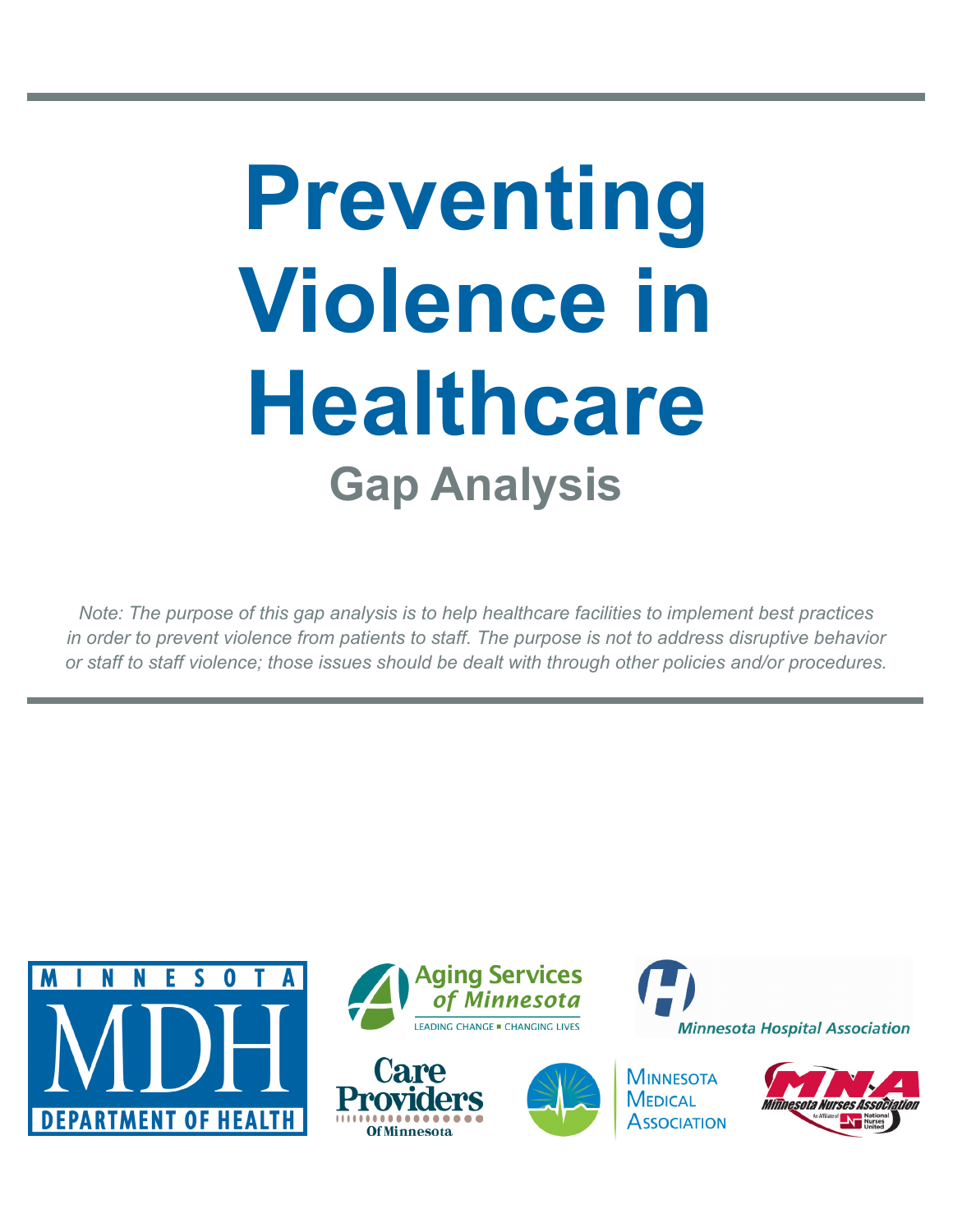### **Definitions**

"Patient(s)" will be used globally throughout this document and refers to patients, clients, residents, and all other terms used to describe the type of individuals cared for in each provider type.

#### **Violence in Healthcare**

Violence in healthcare refers to a broad range of behaviors including, but not limited to, physical violence, threats and/or behaviors that are disruptive to (facility name's) environment and generate a concern for the personal safety of employees, visitors, patients/residents and others who are present in said healthcare facilities.

\*Note-While intent or lack of intent to harm may influence the response to the violence, this definition covers any incident of violence, whether or not there was intent\*

Examples of violence in the healthcare setting may include, but are not limited to:

- Verbal threat or nonverbal threats that express intent to harm. This can include the use of actions or words in such a way as to make another person feel fearful or unsafe.
- Physical assaults, including biting, kicking, punching, scratching, spitting, etc.

#### **Clinical Staff**

Staff that treat patients or directly care for patients (e.g. nursing, physicians, therapists, pharmacists, nursing assistants).

#### **Non-Clinical Staff**

Staff that do not provide medical treatment for patients (e.g. housekeeping, receptionists, administration, security, volunteers).

#### **Violence Prevention Team**

An interdisciplinary team/committee/workgroup that is tasked with preventing violence at their facility.

**We would like to thank the following hospitals and health systems for sharing their time, expertise and stories which made the road map and tool kit possible:**

- Allina Health, Minneapolis
- Centracare Health System, Saint Cloud
- Community Memorial Hospital, Cloquet
- Essentia Health System, Duluth
- HealthEast Care System, Saint Paul
- Mayo Clinic, Rochester
- Mille Lacs Health System, Onamia
- Sanford Health, Sioux Falls, S.D.
- University of Minnesota Medical Center, Fairview, Minneapolis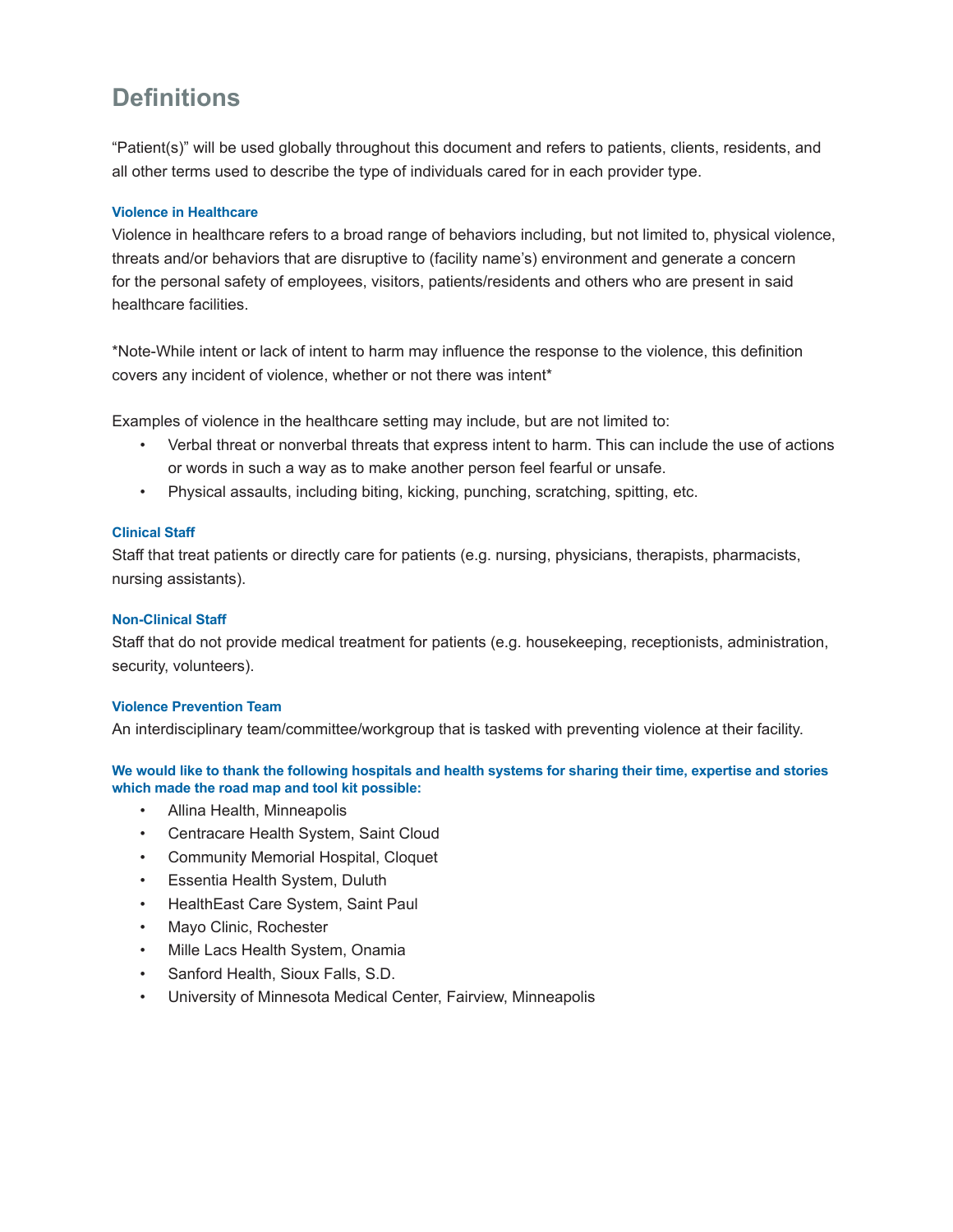## **Preventing Violence in Healthcare Gap Analysis**

|   | <b>Preventing Violence</b><br>in Healthcare                           |    | Specific Actions(s)                                                                                                                                   |     | <b>Audit Questions</b>                                                                                                                                                                                                             | <b>Yes</b> | No                | If answered question "No"<br>- identify the specific action<br>plan(s) including persons<br>responsible and timeline to<br>complete. |
|---|-----------------------------------------------------------------------|----|-------------------------------------------------------------------------------------------------------------------------------------------------------|-----|------------------------------------------------------------------------------------------------------------------------------------------------------------------------------------------------------------------------------------|------------|-------------------|--------------------------------------------------------------------------------------------------------------------------------------|
| S | <b>Safety Coordination</b><br>- Violence<br><b>Prevention Program</b> | 1) | Senior Leadership<br>declares violence<br>prevention a priority.                                                                                      |     | 1a) Violence prevention is aligned<br>with the quality and safety plan<br>(e.g., violence prevention is<br>visible on meeting agendas).                                                                                            |            |                   |                                                                                                                                      |
|   |                                                                       |    |                                                                                                                                                       |     | 1b) The organization provides<br>resources for violence<br>prevention (e.g., time, materials,<br>funding).                                                                                                                         |            |                   |                                                                                                                                      |
|   |                                                                       | 2) | Assembles a<br>violence prevention<br>team.                                                                                                           |     | 2a) There is a designated<br>individual(s) to coordinate and<br>lead the organization's violence<br>prevention program.                                                                                                            |            |                   |                                                                                                                                      |
|   |                                                                       |    |                                                                                                                                                       |     | 2b) The designated individual(s) has<br>dedicated time to coordinate and<br>lead in this role.                                                                                                                                     |            |                   |                                                                                                                                      |
|   |                                                                       |    | Violence prevention<br>team is responsible for<br>overseeing an action<br>plan for violence<br>program planning,<br>implementation and<br>evaluation. |     | 2c) The organization promotes a team<br>approach to violence prevention<br>with an interdisciplinary violence<br>prevention team comprised of<br>clinical and non-clinical staff.                                                  |            |                   |                                                                                                                                      |
|   |                                                                       | 3) |                                                                                                                                                       |     | 2d) The team has at least one<br>member that has subject matter<br>expertise in violence prevention<br>and/or is willing to attend<br>additional training/education<br>(e.g., de-escalation techniques,<br>behavioral management). |            |                   |                                                                                                                                      |
|   |                                                                       |    |                                                                                                                                                       |     | 2e) The interdisciplinary team<br>includes representation<br>from across the organization<br>(e.g., nursing, medical staff,<br>security, occupational health,<br>human resources, local law<br>enforcement).                       |            |                   |                                                                                                                                      |
|   |                                                                       |    |                                                                                                                                                       |     | 3a) An interdisciplinary team<br>oversees the action plan for the<br>violence prevention program.                                                                                                                                  |            |                   |                                                                                                                                      |
|   |                                                                       |    |                                                                                                                                                       |     | 3b) The action plan includes<br>education of staff.                                                                                                                                                                                |            | $\vert \ \ \vert$ |                                                                                                                                      |
|   |                                                                       |    |                                                                                                                                                       |     | 3c) The action plan is reviewed by<br>the team and updated at least<br>annually.                                                                                                                                                   |            |                   |                                                                                                                                      |
|   |                                                                       |    |                                                                                                                                                       |     | 3d) The violence prevention program<br>includes prevention practices for<br>general populations and special<br>populations such as mental<br>health, emergency room and<br>geriatric patients as appropriate.                      |            |                   |                                                                                                                                      |
|   |                                                                       |    |                                                                                                                                                       |     | 3e) A process is in place to engage<br>all levels of staff in the violence<br>prevention planning process.                                                                                                                         |            |                   |                                                                                                                                      |
|   |                                                                       |    |                                                                                                                                                       | 3f) | The violence prevention team<br>reviews and recommends<br>changes to policies/procedures<br>and training as needed.                                                                                                                |            |                   |                                                                                                                                      |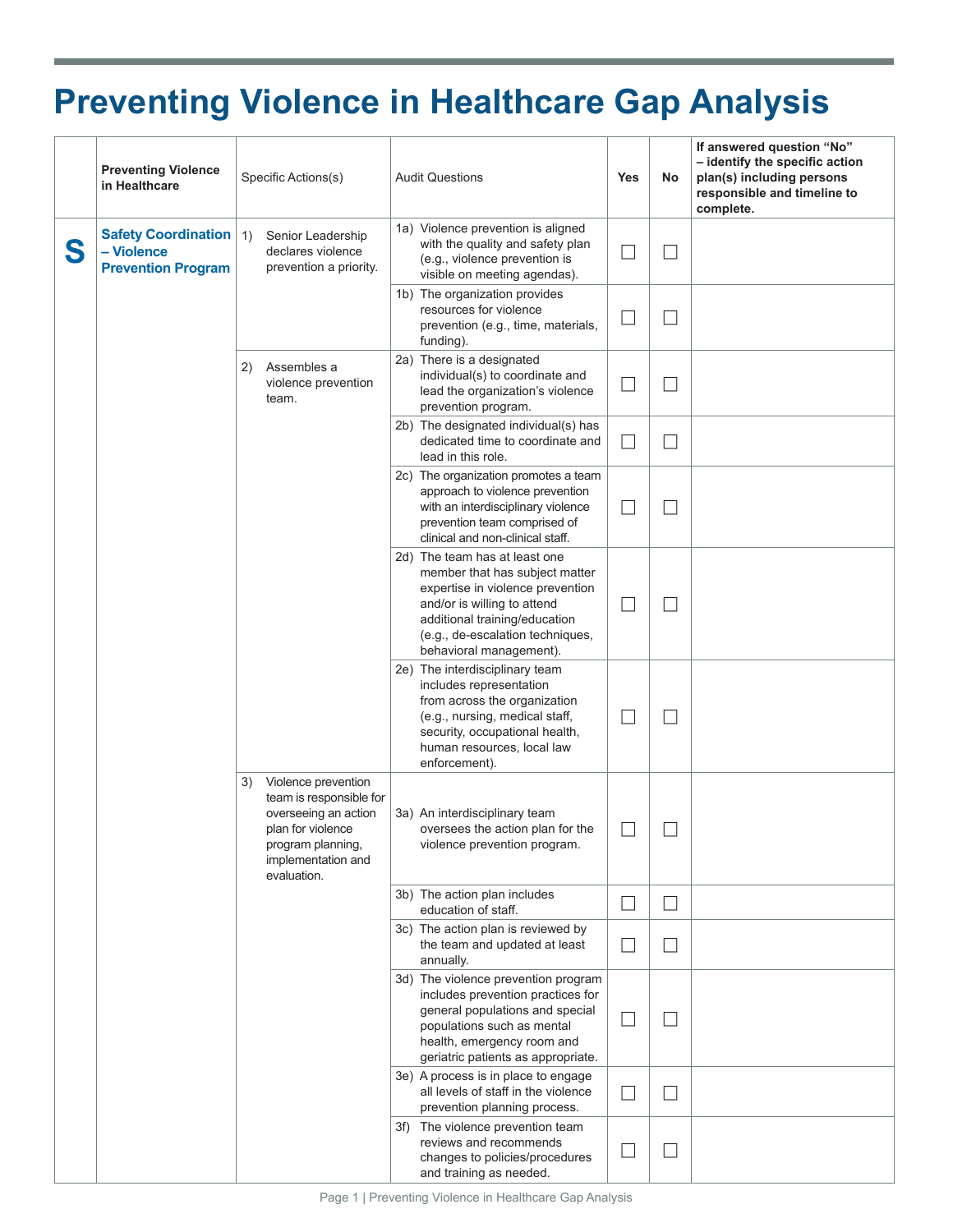|          |                                                              | 4)<br>Provides resources<br>and support for<br>violence prevention<br>program.                                                              | 4a) The organization has a process<br>in place to report to senior<br>leadership on the status of<br>violence prevention efforts.                                                                      | $\overline{a}$              |                   |  |
|----------|--------------------------------------------------------------|---------------------------------------------------------------------------------------------------------------------------------------------|--------------------------------------------------------------------------------------------------------------------------------------------------------------------------------------------------------|-----------------------------|-------------------|--|
|          |                                                              |                                                                                                                                             | 4b) Senior leadership responds<br>to updates with continued<br>support, resource allocation and<br>assistance with barriers that are<br>encountered.                                                   | $\mathcal{L}_{\mathcal{A}}$ |                   |  |
|          |                                                              | Collaborates<br>5)<br>with local law<br>enforcement                                                                                         | 5a) The organization has<br>a process for ongoing<br>communication with<br>local law enforcement<br>N/A<br>to discuss updates on<br>violence prevention<br>and issues within the<br>organization.      | ×                           |                   |  |
|          |                                                              |                                                                                                                                             | 5b) The organization<br>works with local<br>law enforcement to<br>develop a role for<br>law enforcement with<br>N/A<br>violence prevention<br>procedures and<br>response plans at the<br>organization. | ×                           | ⊔                 |  |
| $\Delta$ | <b>Accurate and</b><br><b>Concurrent</b><br><b>Reporting</b> | <b>Data Collection</b><br>Collect data on all<br>1)<br>incidents of violence                                                                | 1a) The organization has a timely<br>reporting process (such as<br>occurrence reporting) in place<br>to collect information on all<br>incidence of violence within the<br>facility.                    |                             |                   |  |
|          |                                                              |                                                                                                                                             | 1b) The event documentation<br>system (electronic or paper) is<br>designed to capture sufficient<br>detail about the event to allow<br>for adequate event analysis.                                    |                             |                   |  |
|          |                                                              |                                                                                                                                             | 1c) The organization has a central<br>place where all reports of<br>violence are collected and data<br>is aggregated.                                                                                  | J.                          |                   |  |
|          |                                                              |                                                                                                                                             | 1d) The organization's data<br>collection process captures<br>(at a minimum) all of the<br>suggested data elements on<br>incidence reports. See toolkit for<br>suggested elements.                     |                             |                   |  |
|          |                                                              | <b>Data Analysis</b><br>Analyze violent<br>2)<br>incident data for<br>common factors<br>and determine if<br>interventions are<br>effective. | 2a) A process is in place for the<br>violence prevention team to<br>review and analyze reported<br>incidents of violence on a regular<br>basis                                                         | ×                           | $\vert \ \ \vert$ |  |
|          |                                                              |                                                                                                                                             | 2b) Results of analysis used for<br>learnings and improvement<br>opportunities.                                                                                                                        | ┘                           | ⊔                 |  |
|          |                                                              |                                                                                                                                             | 2c) Violence data is shared across<br>the organization on a regular<br>basis.                                                                                                                          | $\overline{\phantom{a}}$    | $\vert \ \ \vert$ |  |
|          |                                                              |                                                                                                                                             | 2d) Violence cases are routinely<br>shared (through staff stories as<br>well as through data) across the<br>organization.                                                                              | $\overline{\phantom{a}}$    |                   |  |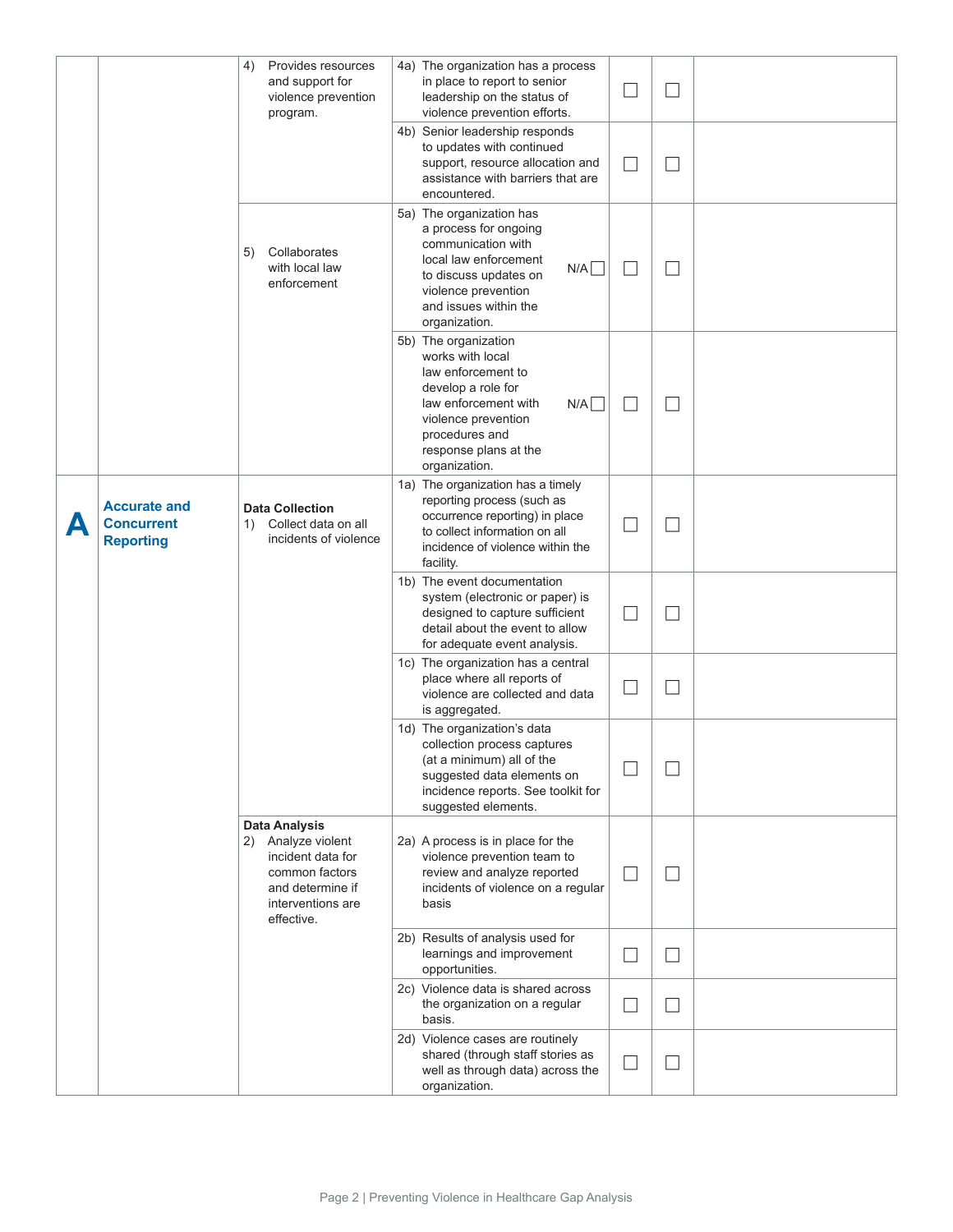| F | <b>Facility Culture and</b><br><b>Accountability</b> | 1) | Clearly communicate<br>roles for violence<br>prevention.           | 1a) Clinical staff understands their<br>role regarding violence risk<br>screening, assessment and<br>intervention to prevent and<br>mitigate acts of violence.<br>1b) A process is in place to assure<br>non-clinical staff understands    | $\Box$                   |    |  |
|---|------------------------------------------------------|----|--------------------------------------------------------------------|--------------------------------------------------------------------------------------------------------------------------------------------------------------------------------------------------------------------------------------------|--------------------------|----|--|
|   |                                                      |    |                                                                    | their role in the prevention and<br>mitigation of acts of violence.                                                                                                                                                                        | $\Box$                   |    |  |
|   |                                                      | 2) | Implement strategies<br>toward a violence<br>free workplace        | 2a) There is a process in place for<br>ongoing communication from<br>leadership to staff that violence<br>is not an accepted part of their<br>job.                                                                                         | $\sim$                   |    |  |
|   |                                                      |    |                                                                    | 2b) There is a process in place for<br>ongoing communication from<br>leadership to patients/visitors<br>that violence will not be accepted<br>(e.g., signage, patient handouts<br>and visitation guidelines).                              | $\Box$                   |    |  |
|   |                                                      |    |                                                                    | 2c) Organization uses information<br>from reports and lessons learned<br>to inform staff of what actions<br>are being taken after events to<br>prevent future violence.                                                                    | $\Box$                   |    |  |
|   |                                                      | 3) | Clearly communicate<br>expectations of<br>incident reporting.      | 3a) All staff (and security where<br>applicable) confronted violent<br>behavior are expected to report<br>these behaviors through the<br>organization's incident reporting<br>system.                                                      | $\overline{\phantom{a}}$ |    |  |
|   |                                                      |    |                                                                    | 3b) All staff are supported by<br>leadership in reporting all acts of<br>violence or threats of violence.                                                                                                                                  | $\Box$                   |    |  |
|   |                                                      |    |                                                                    | 3c) There is a process in place<br>for ongoing communication<br>from leadership to staff about<br>expectations of full reporting of<br>violent incidents.                                                                                  |                          |    |  |
|   |                                                      | 4) | Communicate daily<br>about risk factors and<br>high risk patients. | 4a) The organization has a<br>process in place to facilitate<br>communication at the patient<br>care level about patients/visitors<br>at high-risk for violence and<br>potential situations (e.g., daily<br>morning huddle, shift report). | ᄂ                        |    |  |
|   |                                                      | 5) | Frequent rounding by<br>security                                   | Where applicable, the organization<br>has instituted purposeful security<br>rounding for all patients which<br>includes:                                                                                                                   |                          |    |  |
|   |                                                      |    |                                                                    | 5a) A structured process<br>for conducting<br>rounding<br>including clear<br>N/A<br>expectations of<br>components covered<br>during rounds.                                                                                                | $\overline{\phantom{a}}$ | L. |  |
|   |                                                      |    |                                                                    | 5b) Involvement of front-<br>line staff and security<br>N/A<br>in the development of<br>rounding process.                                                                                                                                  |                          |    |  |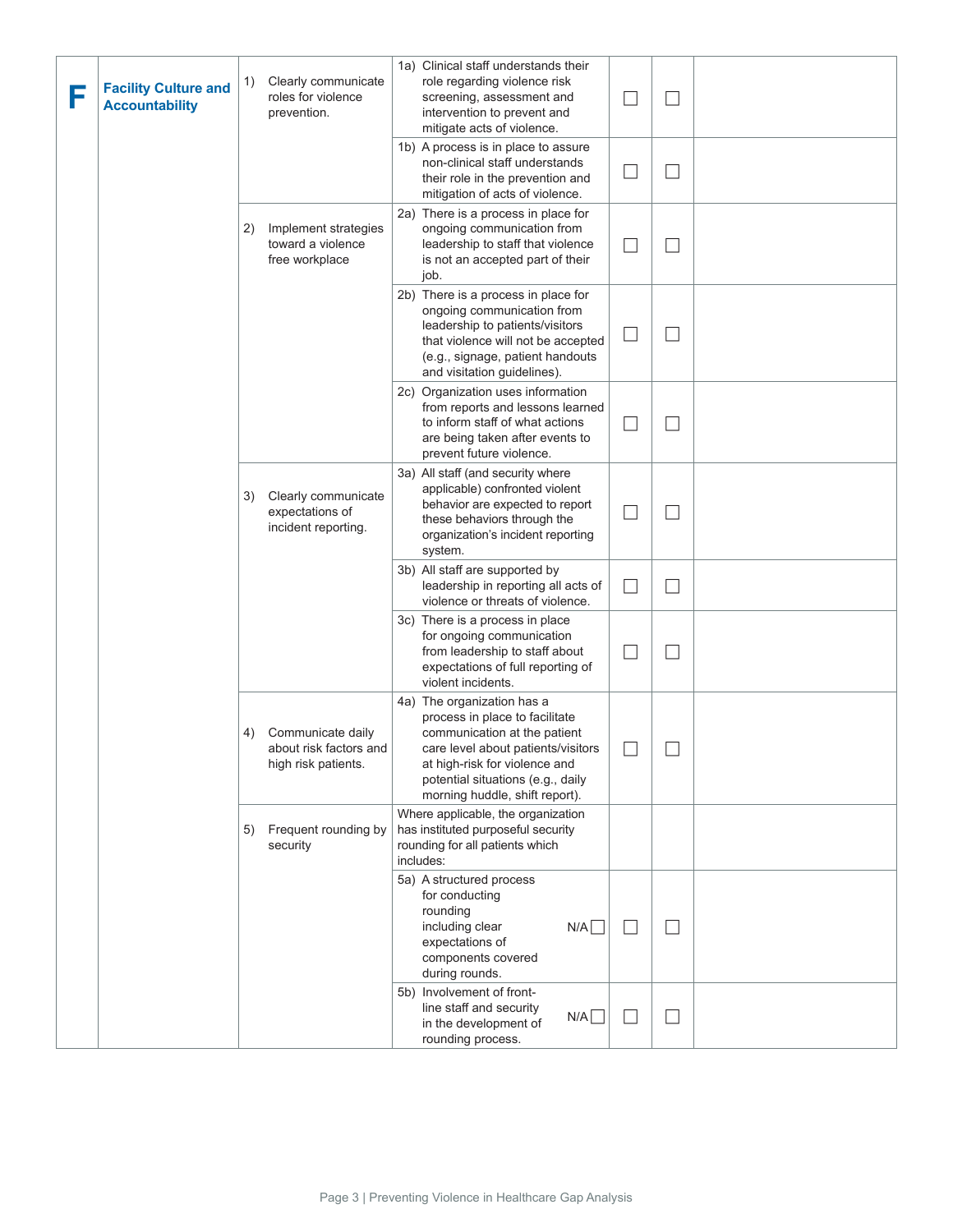| Е | <b>Staff education</b> | 1) | Provide violence<br>prevention/mitigation<br>education for all staff      | 1a) Expectations and supporting<br>education have been<br>incorporated into new employee<br>orientation for clinical and<br>non-clinical staff, including, at a<br>minimum:<br>Identifying situations with<br>$\bullet$<br>potential for violence<br>De-escalation strategies<br>Environmental risk<br>assessments<br>Personal safety strategies<br>Conducting patient-<br>specific risk assessments<br>Reporting of violent<br>incidents |        | $\overline{\phantom{a}}$ |  |
|---|------------------------|----|---------------------------------------------------------------------------|-------------------------------------------------------------------------------------------------------------------------------------------------------------------------------------------------------------------------------------------------------------------------------------------------------------------------------------------------------------------------------------------------------------------------------------------|--------|--------------------------|--|
|   |                        |    |                                                                           | 1b) Expectations and supporting<br>education have been<br>incorporated into new employee<br>orientation for contracted staff<br>(e.g., contracted security staff).                                                                                                                                                                                                                                                                        | $\Box$ | $\mathbf{L}$             |  |
|   |                        |    |                                                                           | 1c) Expectations and supporting<br>education have been<br>incorporated into all new<br>provider orientation (including<br>contracted providers)                                                                                                                                                                                                                                                                                           |        | $\Box$                   |  |
|   |                        |    |                                                                           | 1d) Ongoing violence prevention<br>education for all staff and<br>providers is provided at least<br>annually.                                                                                                                                                                                                                                                                                                                             |        | ×.                       |  |
|   |                        |    |                                                                           | 1e) A process is in place to offer<br>additional conflict and crisis<br>intervention education, to include,<br>de-escalation techniques training<br>to staff working in areas prone<br>to violence, as identified by the<br>organization.                                                                                                                                                                                                 |        |                          |  |
|   |                        |    |                                                                           | 1f) Members of the violence<br>prevention team have additional<br>training on violence prevention so<br>that they can serve as resources<br>to their patient care areas (this<br>may be provided through the<br>violence prevention champions or<br>outside opportunities).                                                                                                                                                               |        |                          |  |
|   |                        | 2) | Ensures staff<br>familiarity with<br>emergency policies<br>and procedures | 2a) A process is in place<br>to ensure staff know<br>and are familiar with<br>the operation of<br>N/A<br>their organization's<br>emergency devices<br>where applicable<br>(e.g., personal alarms,<br>restraints).                                                                                                                                                                                                                         |        | $\Box$                   |  |
|   |                        |    |                                                                           | 2b) A process is in place<br>to ensure all staff are<br>familiar with how and<br>when to call for an<br>N/A<br>emergency response<br>team (if applicable) in<br>the event of an act of<br>violence or threat of<br>violence.                                                                                                                                                                                                              | $\Box$ | $\Box$                   |  |
|   |                        |    |                                                                           | 2c) Organizational emergency<br>response plan is integrated with<br>the emergency preparedness<br>plan as appropriate (active<br>shooter, bomb treat, etc.).                                                                                                                                                                                                                                                                              | $\Box$ | $\Box$                   |  |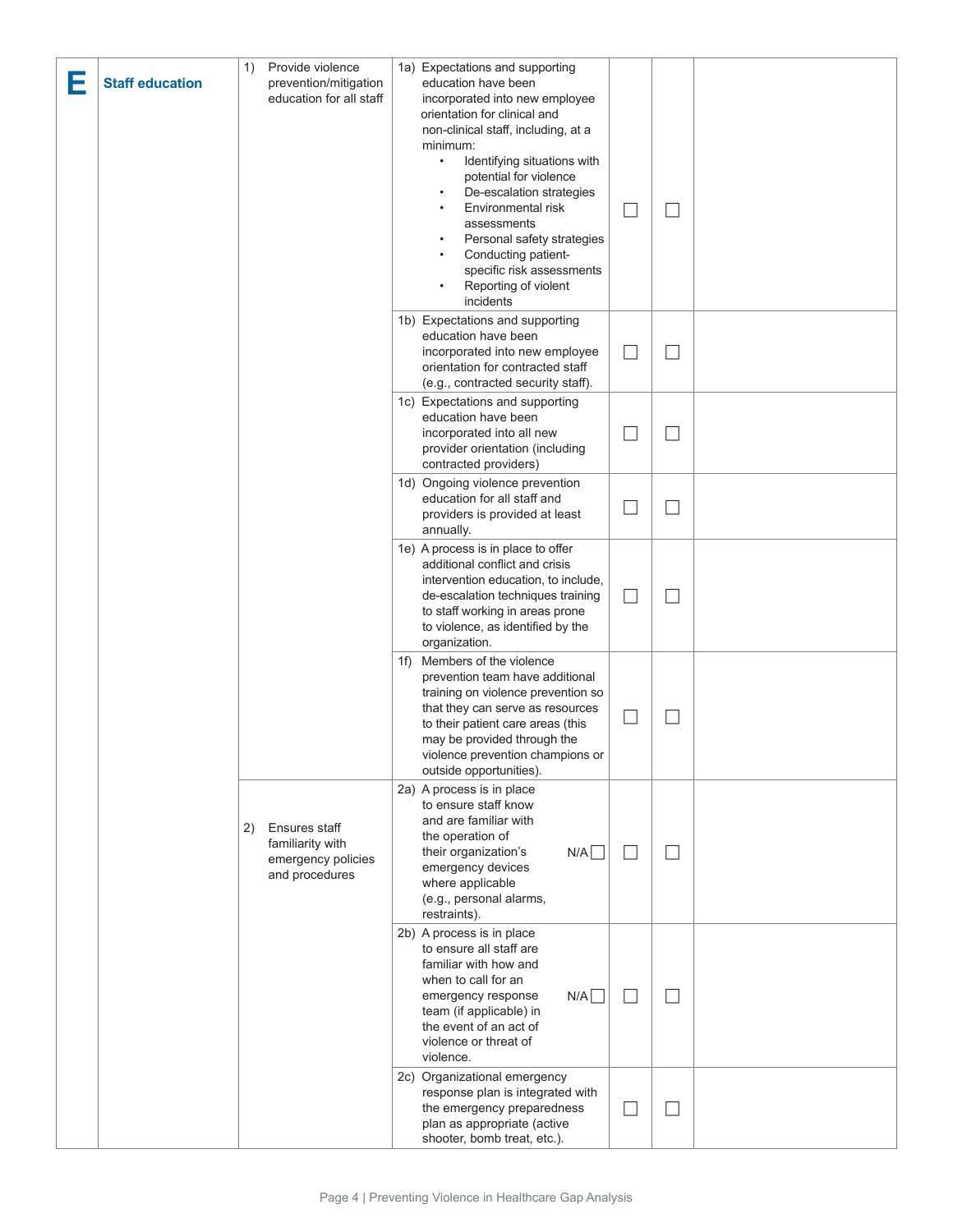| 3) | Identify non-patients/<br>visitors at high risk<br>for violence | 3a) All staff have been trained to<br>identify non-patients/visitors<br>at risk or exhibiting at risk<br>behaviors for violence.                                             |  |  |
|----|-----------------------------------------------------------------|------------------------------------------------------------------------------------------------------------------------------------------------------------------------------|--|--|
|    |                                                                 | 3b) A structured process is in place<br>for sharing information regarding<br>high-risk non-patients/visitors<br>with appropriate staff members<br>(e.g., security).          |  |  |
| 4) | Coordinate<br>organizational risk<br>assessments                | 4a) Departmental and organization<br>wide environmental risk<br>assessments are performed at<br>least annually.                                                              |  |  |
|    |                                                                 | 4b) A process is in place<br>to coordinate risk<br>assessments with<br>security, environmental<br>N/A <br>safety and other<br>departments as<br>necessary and<br>applicable. |  |  |

|    | <b>Specific Action(s)</b>                                              | <b>Gap Analysis Questions</b>                                                                                                                                               | <b>Yes</b> | <b>No</b> | If answered question "No" -<br>identify the specific action plan(s)<br>including persons responsible<br>and timeline to complete. |
|----|------------------------------------------------------------------------|-----------------------------------------------------------------------------------------------------------------------------------------------------------------------------|------------|-----------|-----------------------------------------------------------------------------------------------------------------------------------|
|    |                                                                        | <b>Risk Identification</b>                                                                                                                                                  |            |           |                                                                                                                                   |
| 1) | Formally screen and re-<br>screen all inpatients for<br>violence risk. | 1a) The organization uses standard, reliable violence risk<br>screening tools (i.e., BROSET tool or other standardized<br>tool) to screen all inpatients for violence risk. |            |           |                                                                                                                                   |
|    |                                                                        | 1b) The organization requires, AND has a designated place to<br>document, formal screening of all inpatients within 8 hours<br>of admission for inpatients.                 |            |           |                                                                                                                                   |
|    |                                                                        | The organization requires, AND has a designated place to<br>document, re-screening of patient risk:                                                                         |            |           |                                                                                                                                   |
|    |                                                                        | 1c) at a frequency designated by the organization;                                                                                                                          |            | П         |                                                                                                                                   |
|    |                                                                        | 1d) with change in status/condition or if new information<br>becomes available regarding violence risk (e.g., post<br>procedure, high-violence risk medication change);     |            |           |                                                                                                                                   |
|    |                                                                        | 1e) post violent incident                                                                                                                                                   |            | $\Box$    |                                                                                                                                   |
| 2) | Identify outpatients at high<br>risk for violence.                     | A structured process is in place to identify outpatients at risk for<br>violence:                                                                                           |            |           |                                                                                                                                   |
|    | 2a) In the Emergency Department                                        |                                                                                                                                                                             |            |           |                                                                                                                                   |
|    |                                                                        | 2b) In other outpatient areas identified by the organization as<br>higher risk areas for violent incidents.                                                                 |            |           |                                                                                                                                   |
| 3) | Identify non-patients/visitors<br>at high risk for violence            | 3a) All staff have been trained to identify non-patients/visitors<br>at risk or exhibiting at risk behaviors for violence                                                   |            |           |                                                                                                                                   |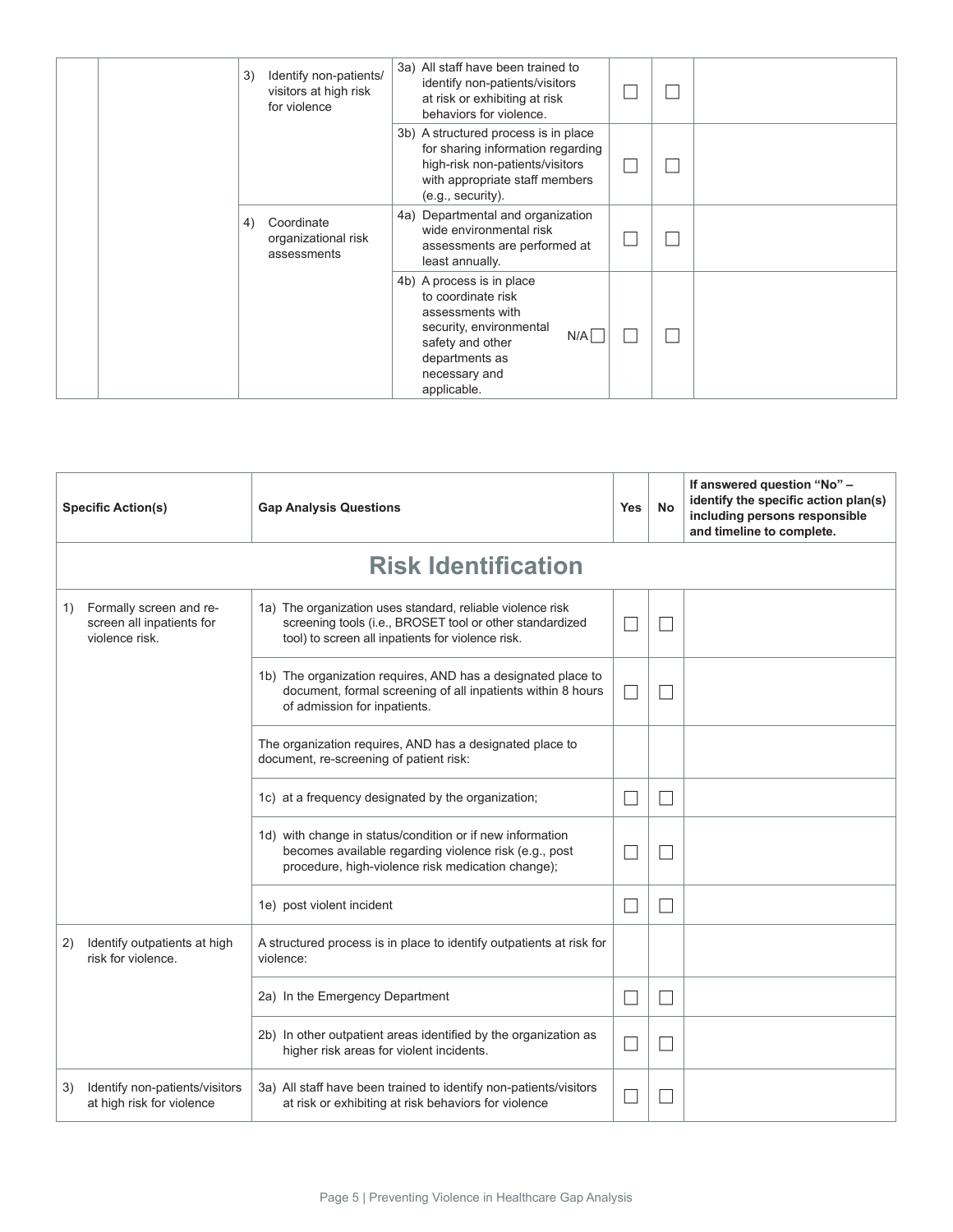|                                                                                                                         | 3b) A structured process is in place for sharing information<br>regarding high-risk non-patients/visitors with appropriate<br>staff members (e.g., security).                                                                    | $\vert \ \ \vert$ | $\blacksquare$    |  |
|-------------------------------------------------------------------------------------------------------------------------|----------------------------------------------------------------------------------------------------------------------------------------------------------------------------------------------------------------------------------|-------------------|-------------------|--|
| Coordinate organizational<br>4)<br>risk assessments                                                                     | 4a) Departmental and organization wide environmental risk<br>assessments are performed at least annually.                                                                                                                        |                   | $\blacksquare$    |  |
|                                                                                                                         | 4b) A process is in place to coordinate risk assessments with<br>security, environmental safety and other departments as<br>necessary and applicable.                                                                            |                   | ×.                |  |
|                                                                                                                         | <b>Linked Interventions</b>                                                                                                                                                                                                      |                   |                   |  |
| Communicate patient<br>1)<br>violence risk status as part<br>of hand-off systems.                                       | 1a) A system is in place to alert all appropriate staff to the<br>patient's violence-risk status.                                                                                                                                |                   |                   |  |
|                                                                                                                         | 1b) There is a process in place for communication of patient's<br>violence risk during hand-offs or transitions.                                                                                                                 |                   | $\blacksquare$    |  |
| Link risk analysis findings<br>2)<br>to specific interventions<br>to individualize violence<br>prevention plan of care. | 2a) The organization has a process in place to focus<br>interventions on specific risk factors rather than on general<br>risk score.                                                                                             |                   |                   |  |
|                                                                                                                         | 2b) The organization has decision-support tools accessible<br>(electronic or paper) that provides staff with the<br>intervention options that should be considered based on<br>risk score/risk factors.                          | $\vert \ \ \vert$ | $\vert \ \ \vert$ |  |
|                                                                                                                         | 2c) A process is in place for clearly defined roles regarding<br>which staff is responsible for choosing interventions.                                                                                                          |                   |                   |  |
|                                                                                                                         | 2d) A process is in place for documentation of chosen<br>interventions and/or revised plan of care.                                                                                                                              |                   | $\vert \ \ \vert$ |  |
|                                                                                                                         | 2e) A process is in place for staff to complete an individualized<br>treatment plan for applicable patients that responds to<br>identified risk factors and review and revise that plan as<br>needed.                            |                   |                   |  |
| Link risk identification<br>3)<br>findings to specific<br>responses for non-patients/<br>visitors.                      | 3a) The organization has decision-support tools accessible<br>(electronic or paper) that provide staff with response<br>options that should be considered for non-patients/visitors<br>that are identified at risk for violence. |                   |                   |  |
|                                                                                                                         | <b>Incident Response</b>                                                                                                                                                                                                         |                   |                   |  |
| Organization has an<br>1)<br>emergency response plan<br>for violence.                                                   | The organization has a defined violence response plan (e.g.<br>violence rapid response team) which includes, at a minimum:                                                                                                       |                   |                   |  |
|                                                                                                                         | 1a) Clear roles for staff                                                                                                                                                                                                        | $\vert \ \ \vert$ | $\vert \ \ \vert$ |  |
|                                                                                                                         | 1b) Clear process for staff to initiate the violence response<br>plan in the event of a violent incident or threat of violence.                                                                                                  | $\vert \ \ \vert$ | $\vert \ \ \vert$ |  |
|                                                                                                                         | 1c) Plan for conducting drills of the violence response plan at<br>least annually.                                                                                                                                               |                   | $\blacksquare$    |  |